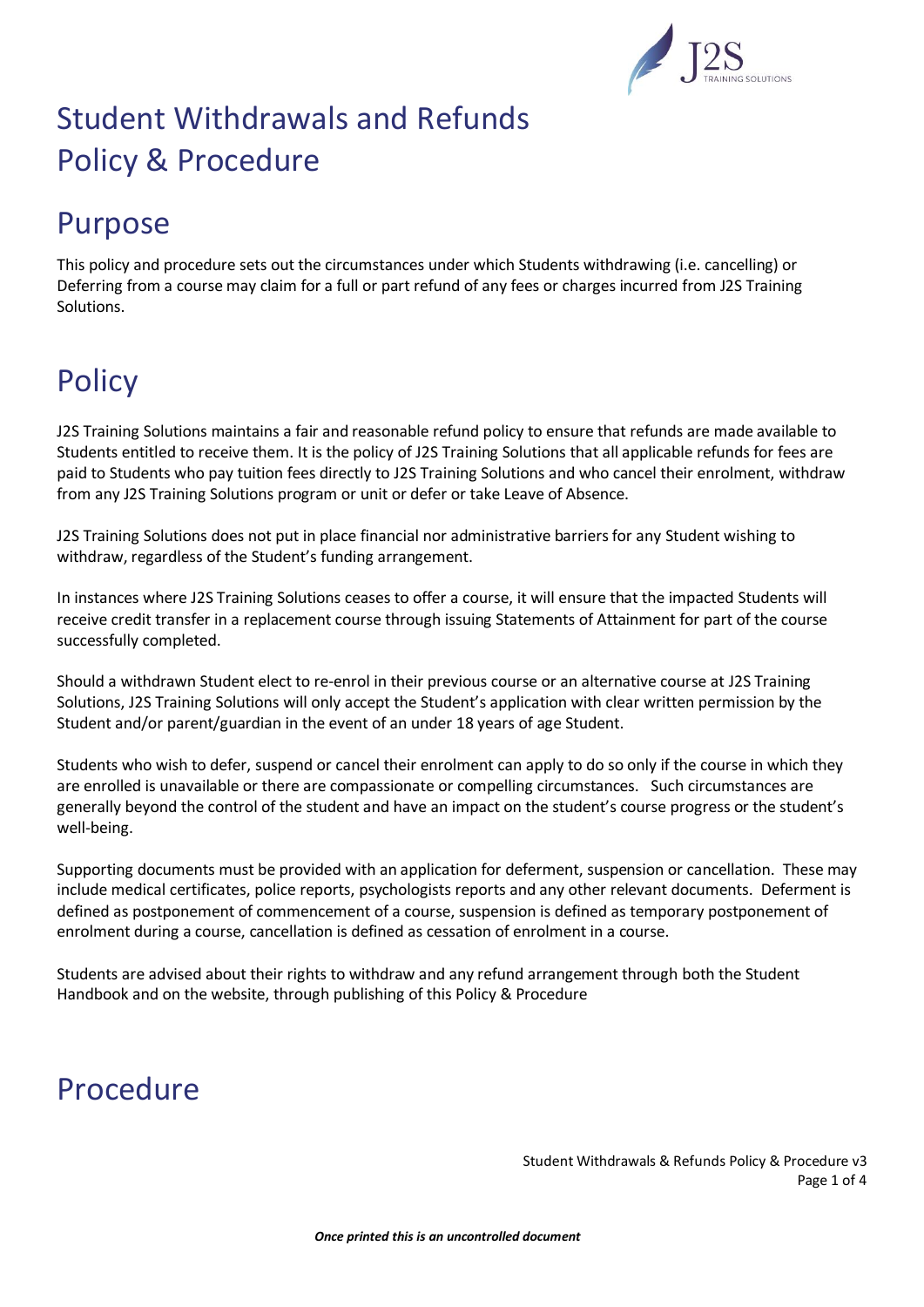

Applications for course cancellation must be made in writing to J2S Training Solutions Manager, Student Engagement Officer.

### 1. Refund Entitlements

- All enrolments have a 5-day cooling off period .
- Cancelling *outside of the 5- business day cooling off period but prior to commencement date* of course will result in a cancellation fee of \$200 (or full course fee if enrolment fee is less than \$200).
- Cancelling *within the first 5 calendar days of the course commencing* will result in a cancellation fee of \$200 (or full course fee if enrolment fee is less than \$200).
- Any Student cancelling *outside of the first 5 calendar days of course commencement* will result in the Student being held liable for the entire course fee.
- Books and other learning materials must be returned (in original condition) or Student will incur full costs with no refund applicable.
- Course fees are not transferrable to any other individual.
- All course fees will be refunded if J2S Training Solutions cancels or postpones course commencement by more than four weeks, unless alternative arrangements can be made which are acceptable to the Student. Such arrangements may include transfer of enrolment to an alternative course.
- In the unlikely event of J2S Training Solutions ceasing operations, Students will be issued with a Statement of Attainment for all successfully completed units, and will receive a full refund of any incomplete units of competency.

### 2. Special Circumstances

- J2S Training Solutions will only consider applications for a refund outside of the above entitlements where there are special circumstances. To assist Students with making their application the following definitions and guidelines are to be applied in determining special circumstances:
	- $\circ$  Special circumstances which would make it impracticable for the person to complete the requirements for the unit of study may include:
		- o medical circumstances;
		- o family circumstances;
		- o personal circumstances;
		- o employment related circumstances; and/or
		- o course related circumstances.

Student Withdrawals & Refunds Policy & Procedure v3 Page 2 of 4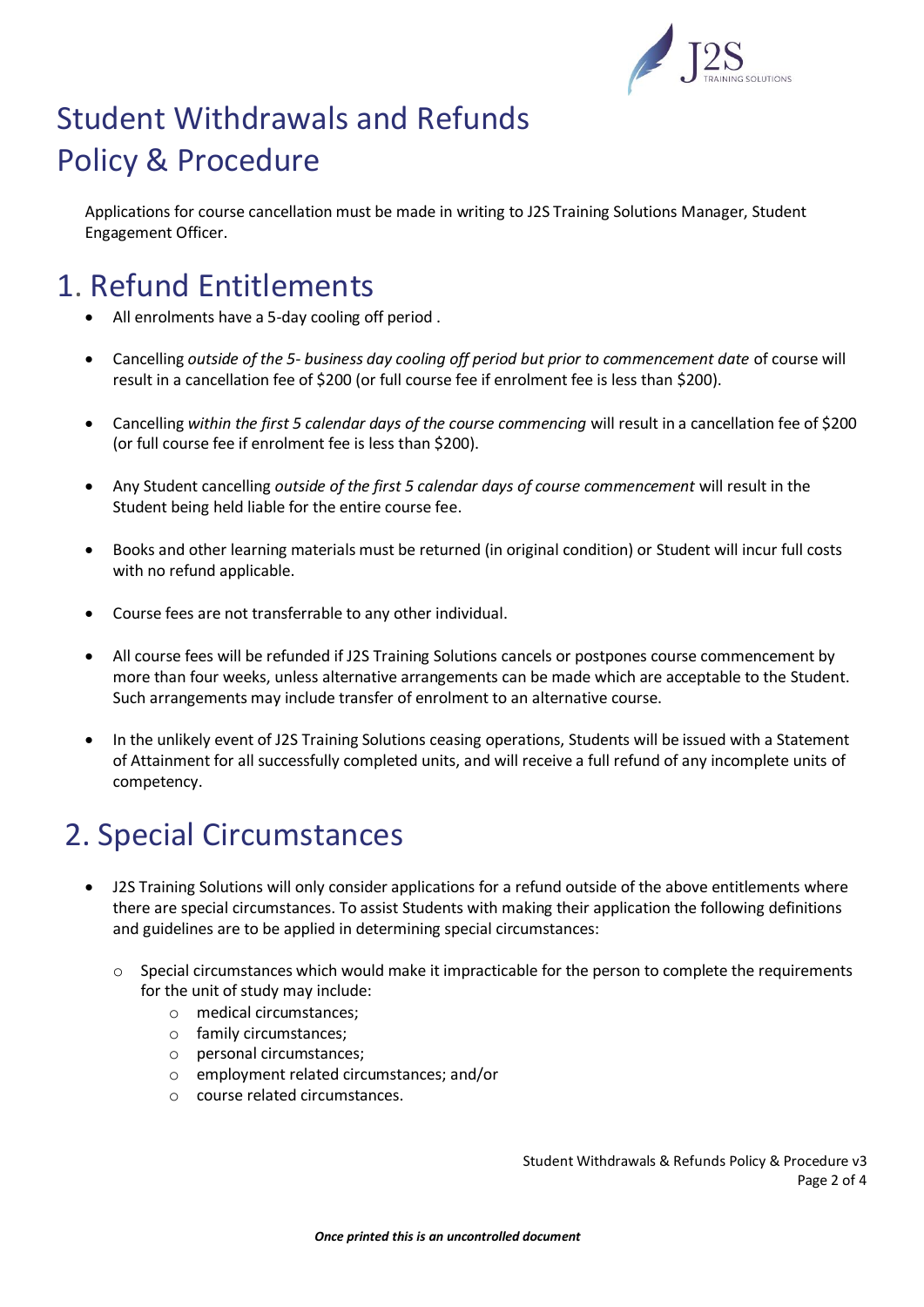

- Special circumstances need to be:
	- o beyond a person's control; AND
	- o do not make their full impact until on or after the course commencement date in question; AND
	- $\circ$  make it impracticable for a person to complete the requirements for the course.

## *Review of Decision*

- Where J2S Training Solutions makes a decision NOT to refund a Student, that decision may be subject to review.
- If a Student is not satisfied with the decision made by J2S Training Solutions, the Student may apply, within 28 days of the receipt of the original decision, for a review of the decision. The application for review must:
	- o be made within 28 days of receipt of the original decision;
	- o use J2S Training Solutions Grievance, Complaints and Appeals process (available on J2S Training Solutions website and in the Student Handbook).
- J2S Training Solutions will review the matter in accordance with its *Grievance, Complaints and Appeals Policy and Procedure*, also available on J2S Training Solutions website and in the Student Handbook.

#### **Related Documents**

POLICY AND PROCEDURE Grievances, Complaints and Appeals (Academic & Non-Academic) POLICY AND PROCEDURE Fair Treatment & Equal Benefits and Opportunities POLICY AND PROCEDURE Fees & Charges and Refunds POLICY AND PROCEDURE Recognition of AQF Qualifications FORM Compliant Lodgement Form

#### **Responsible Officer**

The responsible officer for the implementation of this Policy and Procedure is the Head of Quality, Compliance and Products.